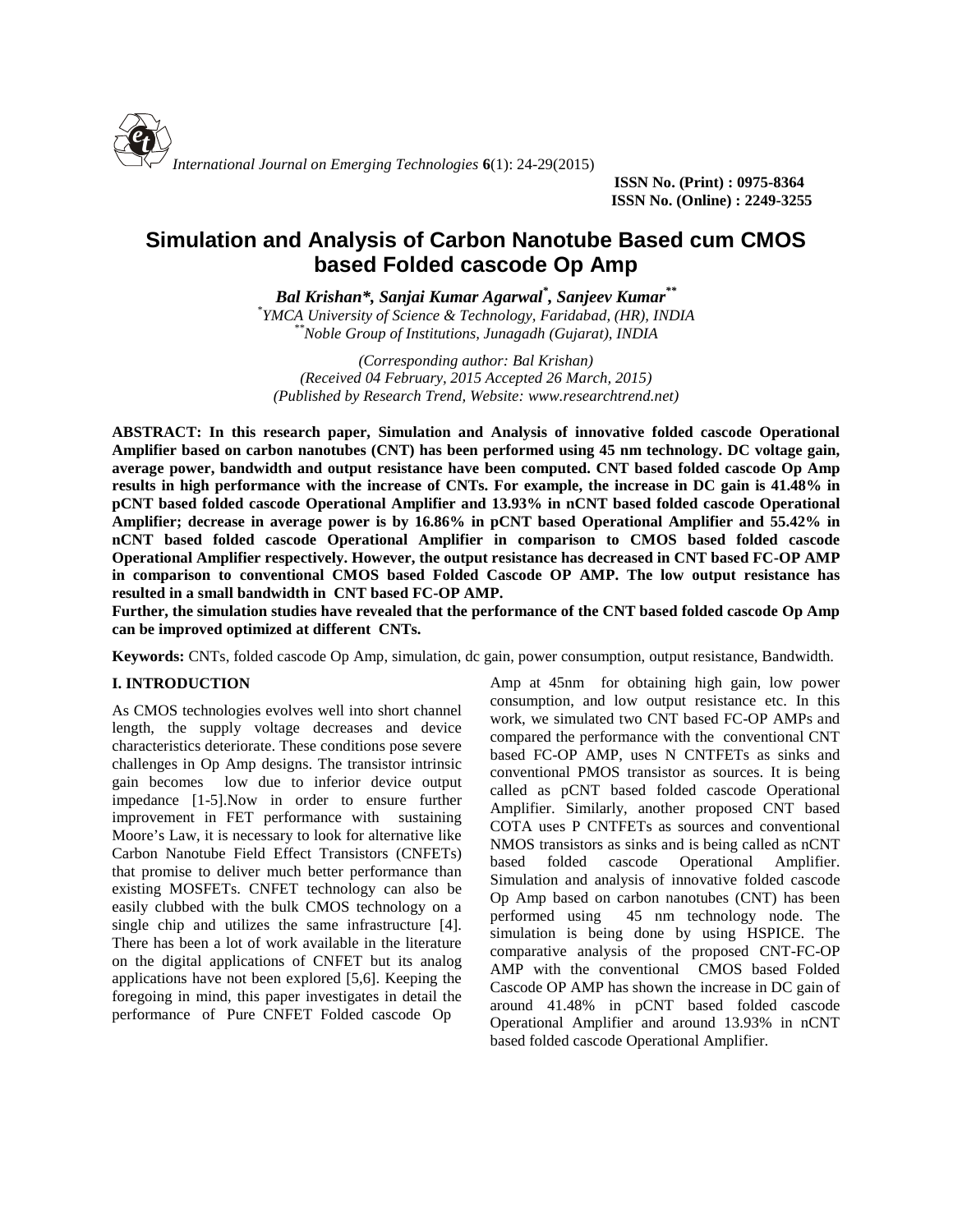Further decrease in average power is by 16.86% in pCNT based folded cascode Operational Amplifier and 55.42% in nCNT based folded cascode Operational Amplifier in comparison to CMOS-FC-OP AMP respectively. However, the output resistance has decreased in CNT based FC-OP AMP in comparison to conventional CMOS based Folded Cascode OP AMP. The low output resistance has resulted in a small bandwidth in CNT based FC-OP AMP. Further, the simulation studies have revealed that the performance of the CNT based folded cascode Op Amp can be improved optimized at different CNTs.

This paper begins with an overview of Carbon Nanotube Field Effect Transistors (CNFET) and Folded cascode Op Amp in Section 2. Section 3 covers the design of pure CNFET Based Folded cascode Op Amp. Section 4 gives conclusion.

## **II. CARBON NANOTUBE AND CARBON NANOTUBE FIELD EFFECT TRANSISTOR**

In 1991 Iijima observed concentrically nested carbon structures while investigating the soot of an arc discharge experiment between two graphite electrodes. These structures were multiwalled carbon nanotubes (MWCNTs). After two years, Iijima and Ichihashi of NEC [10] and Bethune and colleagues of the IBM Almaden Research Center in California [11] discovered single-walled carbon nanotubes (SWNTs). These are allotrope of carbon. CNT is being considered as a promising and is being projected to replace the widely used silicon. It has remarkable properties, like high tensile strength more than steel, electrical conductivity more than the best conductor silver, thermal conductivity more than diamond. The semiconductor industry is facing some major challenges at the nanoscale dimension. Such problems include power and performance optimization, device fabrication and control of process variations at nanoscale and integration of a diverse set of materials and devices on the same chip [8]-[9]. A single walled carbon nanotube (SWCNT) is a one-dimensional conductor, that can be either metallic or semiconducting depending upon the arrangement of carbon atoms decided by their Chirality, Ch (i.e. the direction in which the graphene sheet is rolled) whose magnitude and relationship with CNT diameter is given by Eqs. (1) and (2) respectively where 'a' is the grapheme lattice constant (0.249nm) and n1, n2 are positive integers that specify the chirality of the tube.

$$
C_h = a \quad (\begin{array}{c} n^2_1 + n^2_2 + n_1 n_2 \end{array}) \qquad \qquad \dots (1)
$$
  
\n
$$
D_{CNT} = C_h / \qquad \qquad \dots (2)
$$

A compact model for single-walled CNTFETs was [4]-[5]. This CNTFET model can be simulated in HSPICE [5].



 $(a)$  SWCNT

(b) MWCNTs

**Fig. 1.** Different types of Carbon NanoTubes.



**Fig. 2.** Different types of SWCNTs.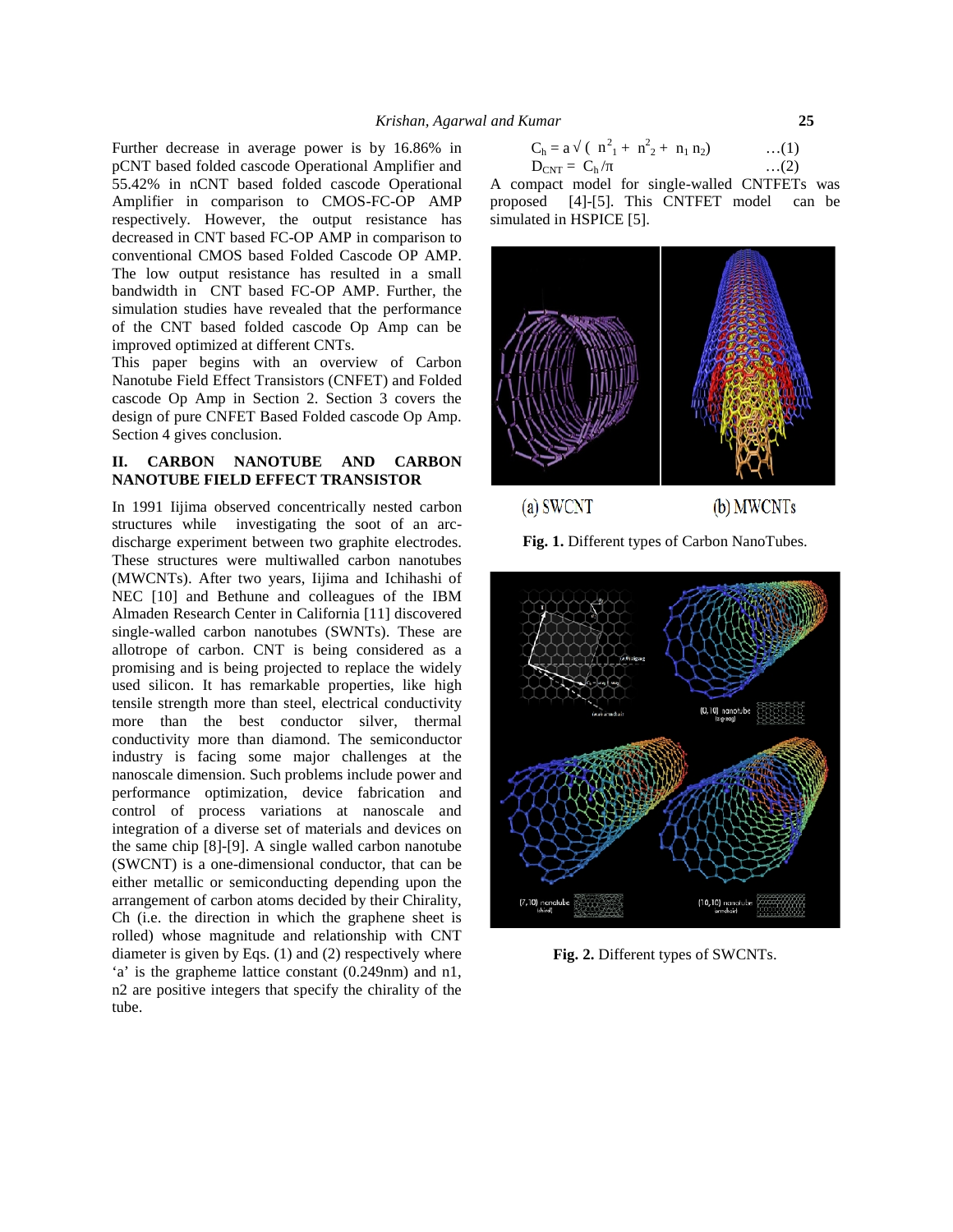

**Fig. 3.** Three Dimensional CNTFET structure.

### **III. PROPOSED CNTFET BASED FOLDED CASCODE OP AMP DESIGN**

The Fig. 4 shows the schematic of a folded-folded cascode op-amp using a class AB output buffer. In the frequency response of the op-amp, the load of the op-amp is a 1 pF capacitor. Folded cascode Operational transconductance is designed at different carbon nanotubes (N). The widths of CNTFET and MOSFET are chosen to be identical for a reasonable comparison.

We simulated two CNT based FC-OP AMPs and compared the performance with the conventional. Fig. 4 shows the circuit diagram of one of the proposed CNT based FC-OP AMP. It uses N CNTFETs as sinks and conventional PMOS transistor as sources. It is being called as pCNT based folded cascode Operational Amplifier. Similarly, another proposed CNT based COTA uses P CNTFETs as sources and conventional NMOS transistors as sinks and is being called as pCNT based Operational Amplifier.

#### *A. Variation of CNTs (N)*

The current drive in a CNTFET depends both on the number of CNTs per device ('N') and thus DC Gain increases with CNTs as shown in figure 5. In addition, current driving capability of CNTFET goes up with the large number of tubes which reduces the output resistance as shown in figure 6, thereby allowing greater fan-out .The bandwidth increase with CNTs since output resistance decreases as shown in figure 7, Also, the average power increases but it is still very small as shown in Fig 8.



**Fig. 4.** Proposed PMOS-NCNT-FC-OP-AMP.



**Fig. 5.** Variation of CNTs for DC gain.



**Fig. 6.** Variation of CNTs for Output resistance.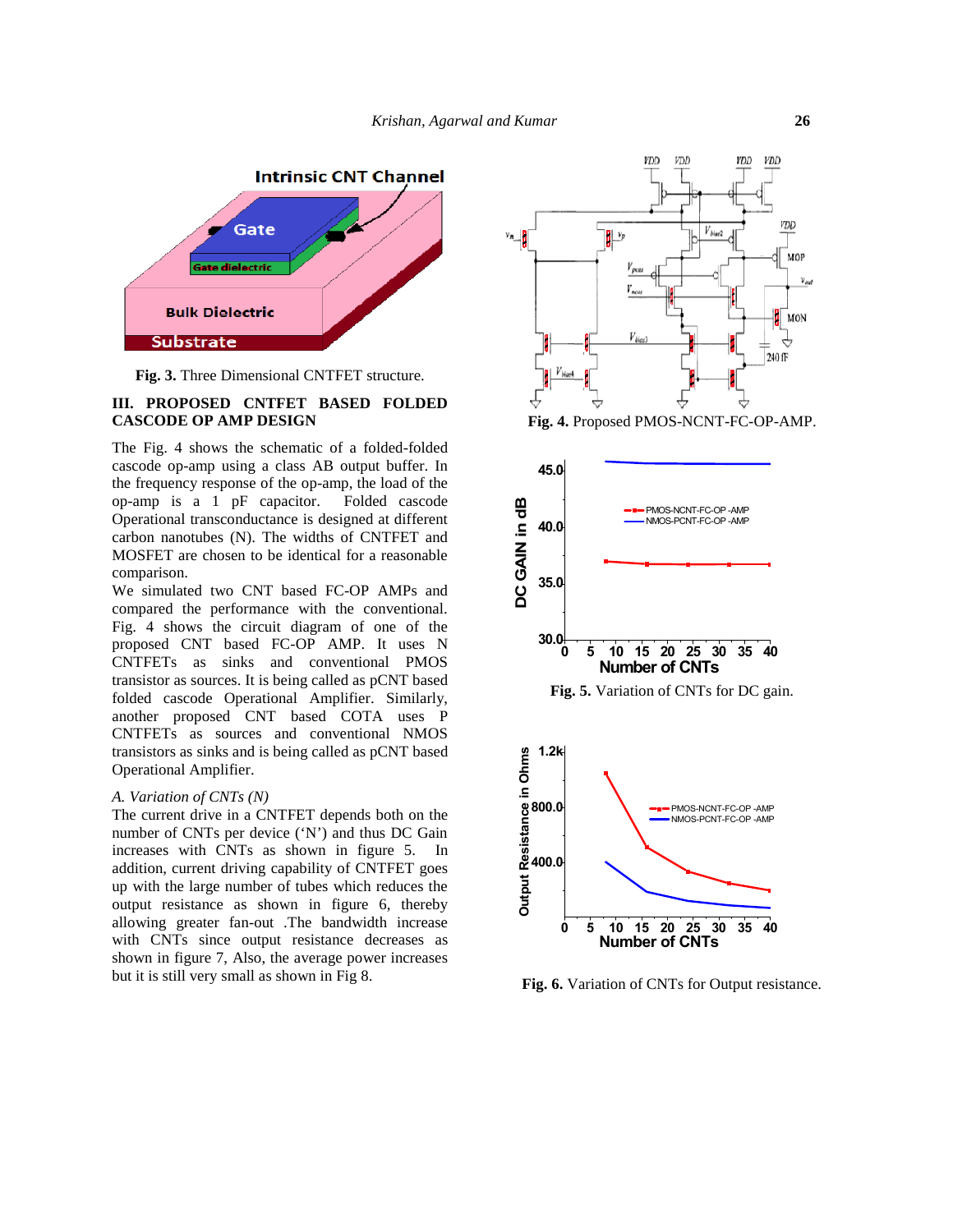

**Fig. 7.** Variation of CNTs for 3dB Bandwidth.



**Fig. 8.** Variation of CNTs for Average Power.

| S. No. | <b>Parameter</b>                   | Value            |
|--------|------------------------------------|------------------|
|        | Oxide Thickness $(T_{OX})$         | 4 nm             |
| 2.     | Physical Channel length $(L_{ch})$ | 45nm             |
| 3.     | Power Supply                       | 0.9V             |
| 4.     | Gate Dielectric                    | HfO <sub>2</sub> |
| C.     | Dielectric Constant                | 16               |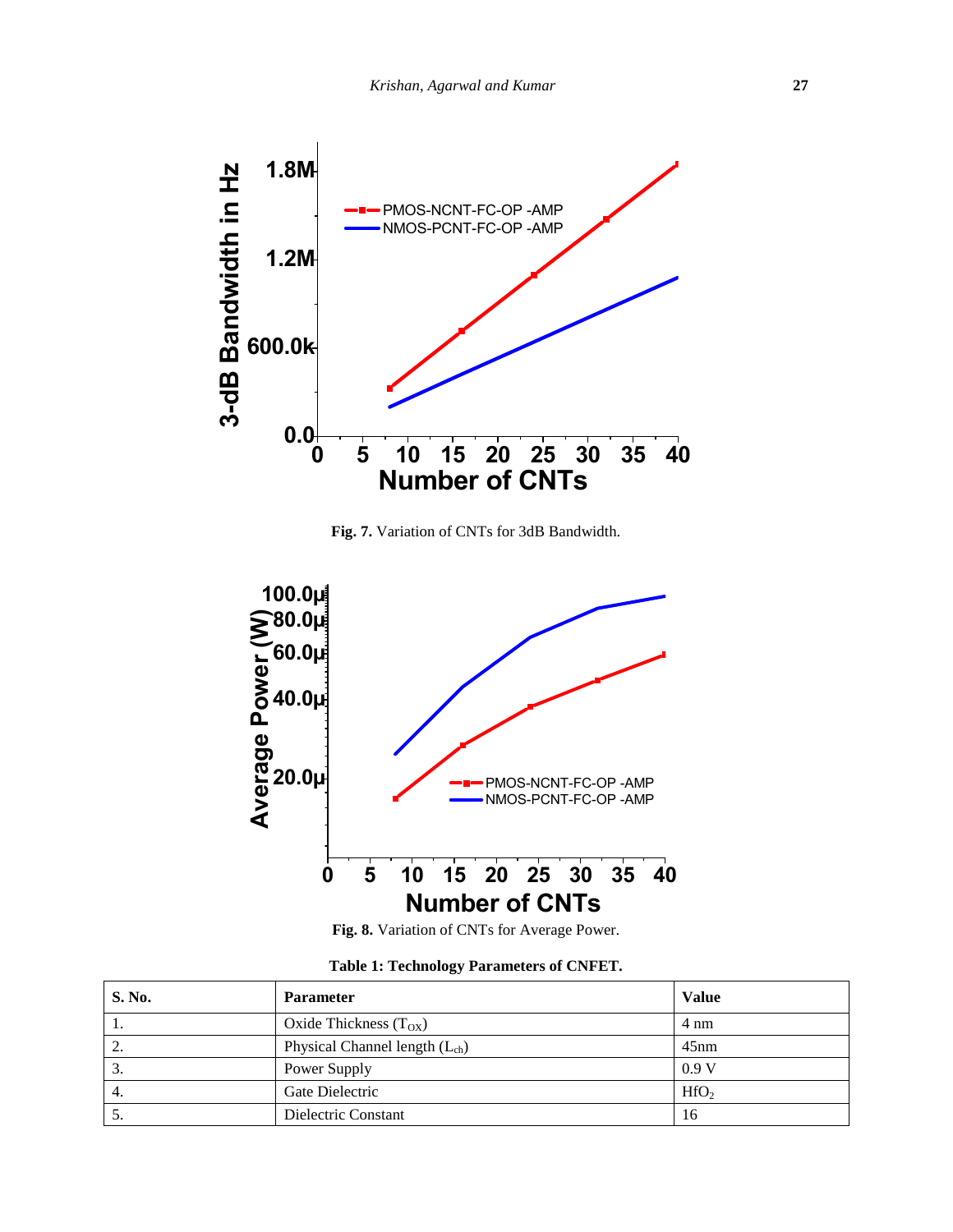| S. No. | <b>Parameter</b>               | <b>CMOS-FC-OP</b><br><b>AMP</b> | <b>PMOS-NCNT-FC-OP</b><br><b>AMP</b> | NMOS-PCNT-FC-OP<br>AMP |
|--------|--------------------------------|---------------------------------|--------------------------------------|------------------------|
| 1.     | DC Gain in dB                  | 32.3                            | 36.8                                 | 45.7                   |
| 2.     | Average Power in uW            | 0.83                            | 0.37                                 | 0.69                   |
| 3.     | Resistance in<br>Output<br>Ohm | 363.7                           | 339                                  | 126                    |
| 4.     | Bandwidth in MHz               | 1.46                            | 1.12                                 | 0.64                   |

**Table** 2: Comparative analysis of FC-OP AMPs with  $CL = 1$  pf, VDD = 0.9V @ 45nm tech. node,  $N = 24$ ,  $S =$  $20nm$ ,  $D = 1.5nm$ .

### **IV. RESULTS AND DISCUSSION**

In this research paper, simulation of innovative folded cascode Op Amp based on carbon nanotubes (CNT) has done at 45 nm . DC voltage gain, average power, bandwidth and output resistance have been computed using HSPICE Software. CNT based folded cascode Op Amp results in high performance with the increase of CNTs. Further, the simulation studies have revealed that the performance of the CNT based folded cascode Op Amp can be improved optimized at different CNTs.

### **REFERENCES**

[1]. A.Javey et.al, (2004). "Self-Aligned ballistic molecular transistors and electrically parallel nanotube arrays", Nano Letters **4**: 1319–22.

[2]. J. O. Voorman, "Transconductance Op Amp," U.S. Patent 4 723 110, Feb. 2, 1988.

[3]. Tsung-Hsien Lin, Chin-Kung Wu, and Ming- Chung Tsai," A 0.8-V 0.25-mW Current-Mirror OTA With 160-MHz GBW in 0.18µm CMOS", *IEEE Transactions On Circuits And Systems—II: Express Briefs,* Vol. **54**, No. 2, FEBRUARY 2007.

[4]. D. Akinwande, S. Yasuda, B. Paul, S. Fujita, G. Close, H.S.P. Wong, Monolithic integration of CMOS VLSI and carbon nanotubes for hybrid nanotechnology applications, *IEEE Transactions on Nanotechnology,* **7**(5) (2008) 636–639.

[5]. A.K. Kureshi, M. Hasan, Comparison of performance of Carbon nanotube FET and bulk CMOS based 6T SRAM cell in deep submicron, *Microelectronics Journal,* **40**(6) (2009) 979–982.

[6]. T. Agarwal, A. Sawhney, A.K. Kureshi, M. Hasan, Performance comparison of CNFET and CMOS based full adders at the 32 nm technology node, Proceedings of VLSI Design and Test Symposium (VDAT) (2008) 49–57 Bangalore, India.

[7]. R. Jacob Baker,"CMOS Circuit Design, Layout and Simulation" 3rd Edition, *IEEE Series on Microelectronic Systems,* page 797.

[8]. H.S. P. Wong, "Beyond the Conventional Transistor," *IBM Journal of Research & Development,* Vol. **46**, Issue 2.3, March 2002, pp. 133-168.

[9]. T. Skotnicki, J. A. Hutchby, T.J. King, H.S. P. Wong and F. Breuf , "The Road to the End of CMOS Scaling ", *IEEE Circuits Devices Magazine,* Vol. **21**, 2005, pp. 16 -26.

[10]. S. Iijima, and T. Ichihashi, Single-shell carbon nanotubes of 1-nm diameter, Nature (London), 1993, **363**, 603-605.

[11]. D.S. Bethune, C.H. Kiang, M.S. De Vries, G. Gorman, R. Savoy, J. Vazquez, and R. Beyers, Cobalt catalysed growth of carbon nanotubes with single atomic-layer walls, Nature (London), 1993, **363**, 605- 607.

[12]. P. Avouris, "Supertubes: the Unique Properties of Carbon Nanotubes May Make Them the Natural Successor to Silicon Microelectronics," *IEEE Spectrum,* Vol. **41**, no. 8, August 2004, pp. 40-45.

[13]. https://<www.stanford.edu/group/nanoelectronics/> model\_downloads. htm.

[14]. J. Deng and H.-S.P. Wong, "A Compact SPICE Model for Carbon Nanotube Field Effect Transistors Including Non idealities and Its Application -Part I: Model of the Intrinsic Channel Region," *IEEE Transactions on Electron Devices*, vol. **54**, 2007, pp. 3186-3194.

[15]. J. Deng and H.-S.P. Wong, "A Compact SPICE Model for Carbon Nanotube Field Effect Transistors Including Non idealities and Its Application- Part II: Full Device Model and Circuit Performance Benchmarking," *IEEE Transactions on Electron Devices*, Vol. **54**, 2007, pp. 319-3205.